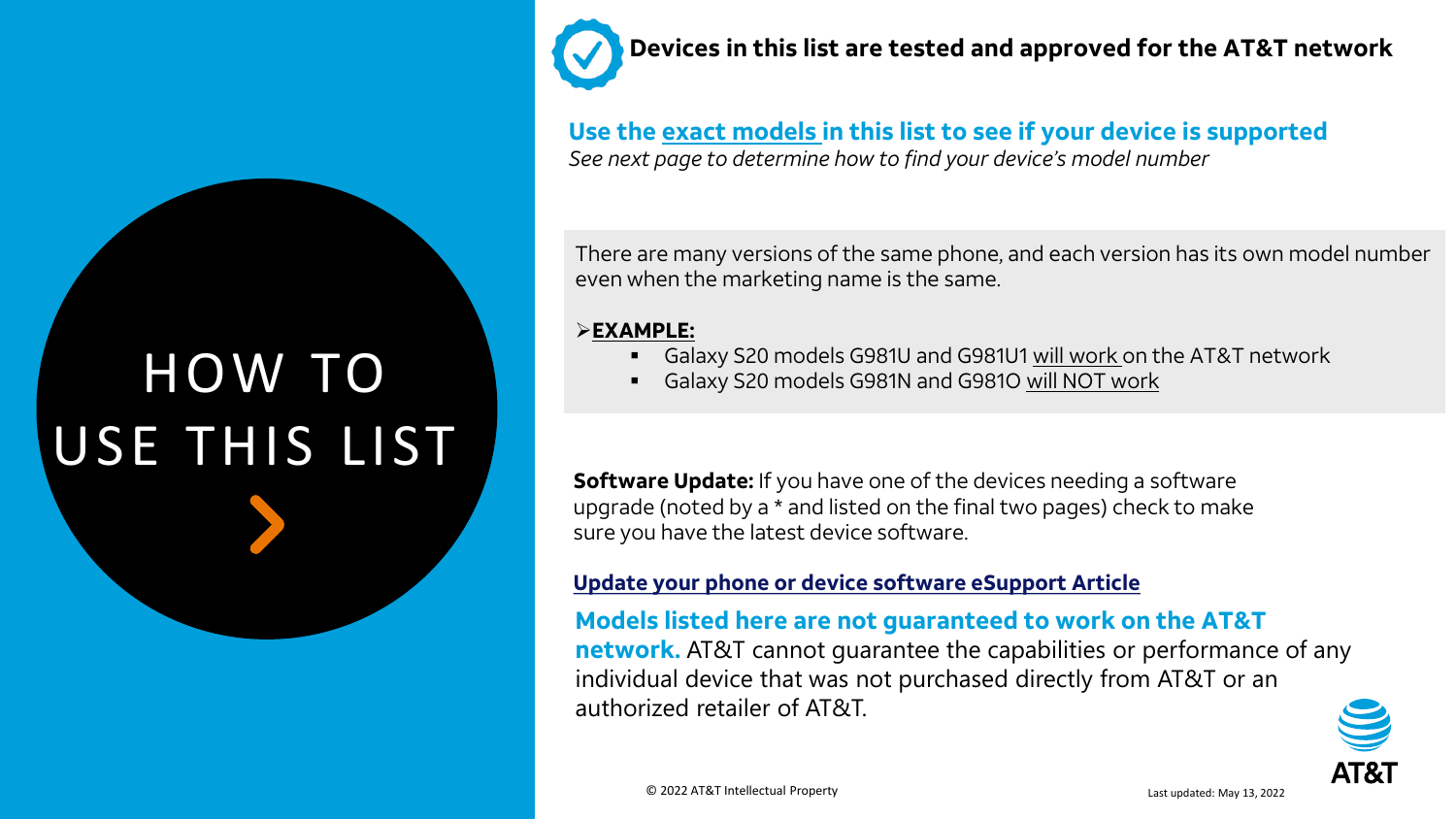## How to determine your phone's model

Some manufacturers make it simple by putting the phone model on the outside of your phone, typically on the back. If your phone is not labeled, you can follow these instructions.

## **For iPhones®**

- 1. Go to **Settings.**
- 2. Tap **General.**
- 3. Tap **About** to view the model name and number.

| (15.13)    |                             | $-140$ <b>M</b> ) | (15.13)                            | $-0.00$ MO      | $(15 - 13)$         | $-140.8$                           |
|------------|-----------------------------|-------------------|------------------------------------|-----------------|---------------------|------------------------------------|
|            | <b>MANUSCRI</b><br>Settings |                   | <settings<br>General</settings<br> |                 | Coneral             | 9432425<br>About                   |
| ◙          | General:                    | r                 | <b>About</b>                       |                 | Name                | Simon's iPhone                     |
| R          | Control Centre              |                   | Software Update                    | 50              | Software Version    | 13.3                               |
|            | Display & Brightness        | 731               |                                    |                 | Model Name          | (Plicane)                          |
| Œ          | Accessibility.              | nb)               | AirDrop                            | 55              | Model Number        | MIY528                             |
|            | Wallpaper                   | 5                 | AirPlay & Handoff                  | ×               | Serial Number       | F71XK5P40LO                        |
|            | Siri & Search               | 73                | CarPlay                            | y.              |                     |                                    |
|            | Face ID & Passcode          | x                 |                                    |                 | Songs.              | t                                  |
|            | Emergency SOS               | ÷                 | Phone Storage                      | DO.             | <b>Videos</b>       | 31                                 |
|            | Battery                     | x                 | Background App Refresh             |                 | Photos <sup>1</sup> | 1,76                               |
|            | Privacy.                    | ×                 |                                    |                 | Applications        |                                    |
|            |                             |                   | Date & Time                        |                 | Capacity            | 04.0                               |
|            | iTunes & App Store          | ×                 | Keyboard                           | 51              | Available           | 20.08 C                            |
|            | Wallet & Apple Pay          | ×                 | Fonts                              | 11              |                     |                                    |
|            |                             |                   | Language & Region                  | 3. L            | Wi-Fi Address       | E4:82-FB/4A/8F/                    |
| ь          | Passwords & Accounts        |                   | Dictionary                         |                 | Bluetooth           | E483 FB38 50.0                     |
| <b>COL</b> | Mail                        | s.                |                                    |                 | Modern Firmware     | 2.041                              |
|            | Contacts                    | s.                | VPN                                | Not Connected 3 | SEID                |                                    |
|            | Calendar                    | ×                 | Levasi & Recycla Trev              | ×               | EID:                | 6041041044145512745555555575141034 |

#### **For Androids®**

- 1. Go to **Settings.** You may have to go into the **System**  menu next.
- 2. Tap **About Phone** or **About Device** to view the model name and number.

| 38 | Apps<br>Default apps. App permissions                                      | AE                                  |
|----|----------------------------------------------------------------------------|-------------------------------------|
| Ÿ  | Lock screen and security<br>Always On Display, Face Recognition, Fingerpri |                                     |
|    | Cloud and accounts<br>Samsung Cloud, Backup and restore, Smart Sw.         |                                     |
| G) | Google<br>Google settings.                                                 | My p<br>Mod                         |
|    | Accessibility<br>Vision, Hearing, Dexterby and Interaction                 | Seria<br><b>IME</b>                 |
|    | General management<br>Language and input, Date and time, Reset             | <b>Status</b><br>View the           |
| 45 | Software update<br>Download updates, Scheduled software update.            | Legal                               |
|    | Help<br>User manual                                                        | Softw<br>View the<br>version,       |
|    | About phone<br>Status, Legal information, Device name:                     | <b>Batter</b><br>View yo<br>and oth |
| Ð  | Developer options<br>Developer options                                     |                                     |
|    |                                                                            |                                     |

|                                                        | * <sup>●</sup> 4 72% ■ 10:23 AM                  |
|--------------------------------------------------------|--------------------------------------------------|
| < ABOUT PHONE                                          | $\alpha$                                         |
| Galaxy S9<br>EDIT                                      |                                                  |
| My phone number                                        |                                                  |
| Model number                                           | <b>SM-G960U1</b>                                 |
| Serial number                                          |                                                  |
| <b>IMEL</b>                                            |                                                  |
| <b>Status</b>                                          |                                                  |
| View the SIM card status, IMEI, and other information, |                                                  |
| Legal information                                      |                                                  |
| Software information                                   |                                                  |
| View the currently installed Android version, baseband | version, kernel version, build number, and more. |

#### **Other phones**

- 1. Go to **Settings.**
- 2. Tap **About Phone** to view the model name and number.

#### OR

- 1. Remove the back cover.
- 2. Remove the battery.
- 3. Look for the model number on the inside of the phone, usually on a white label.

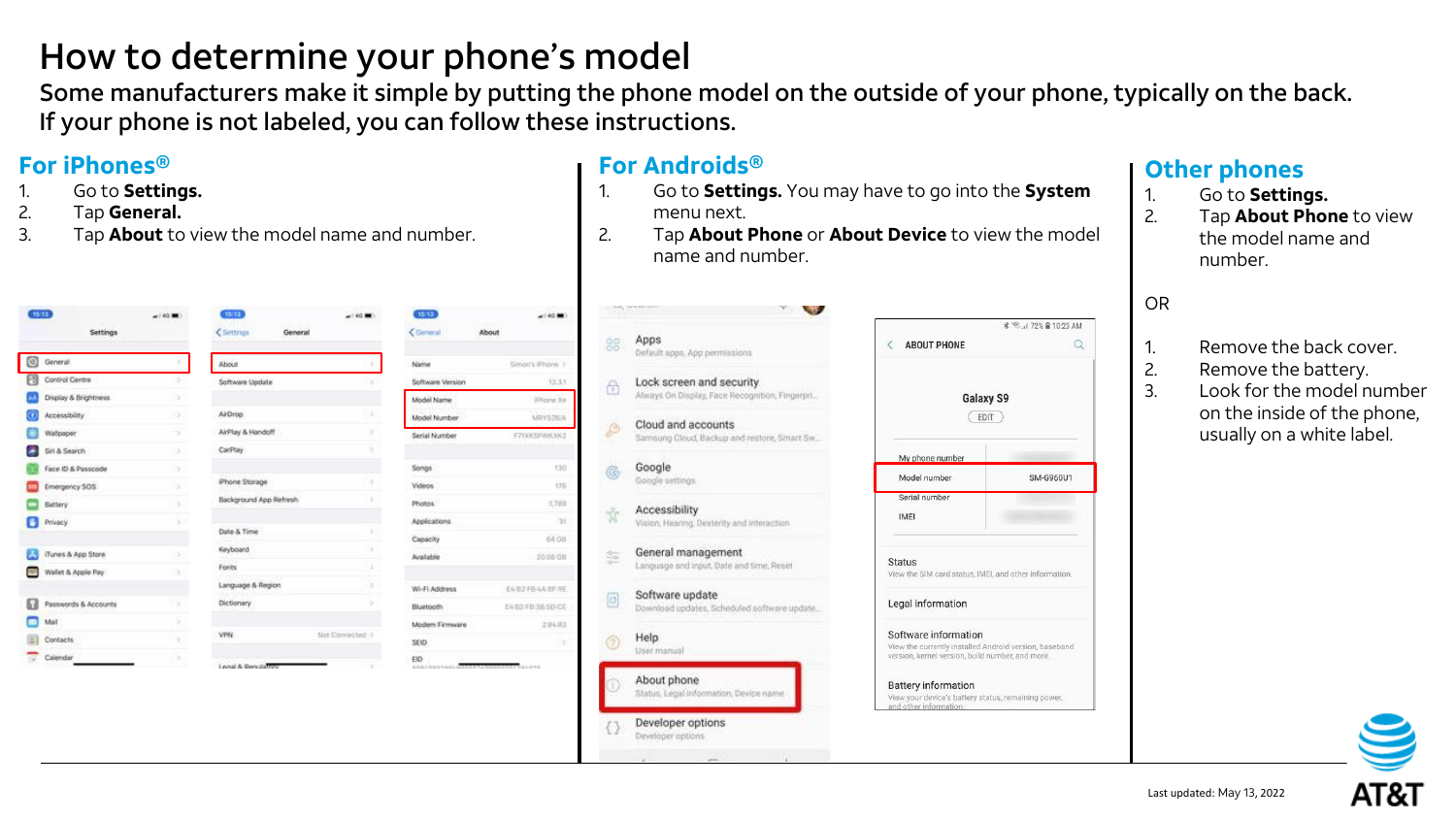AT&T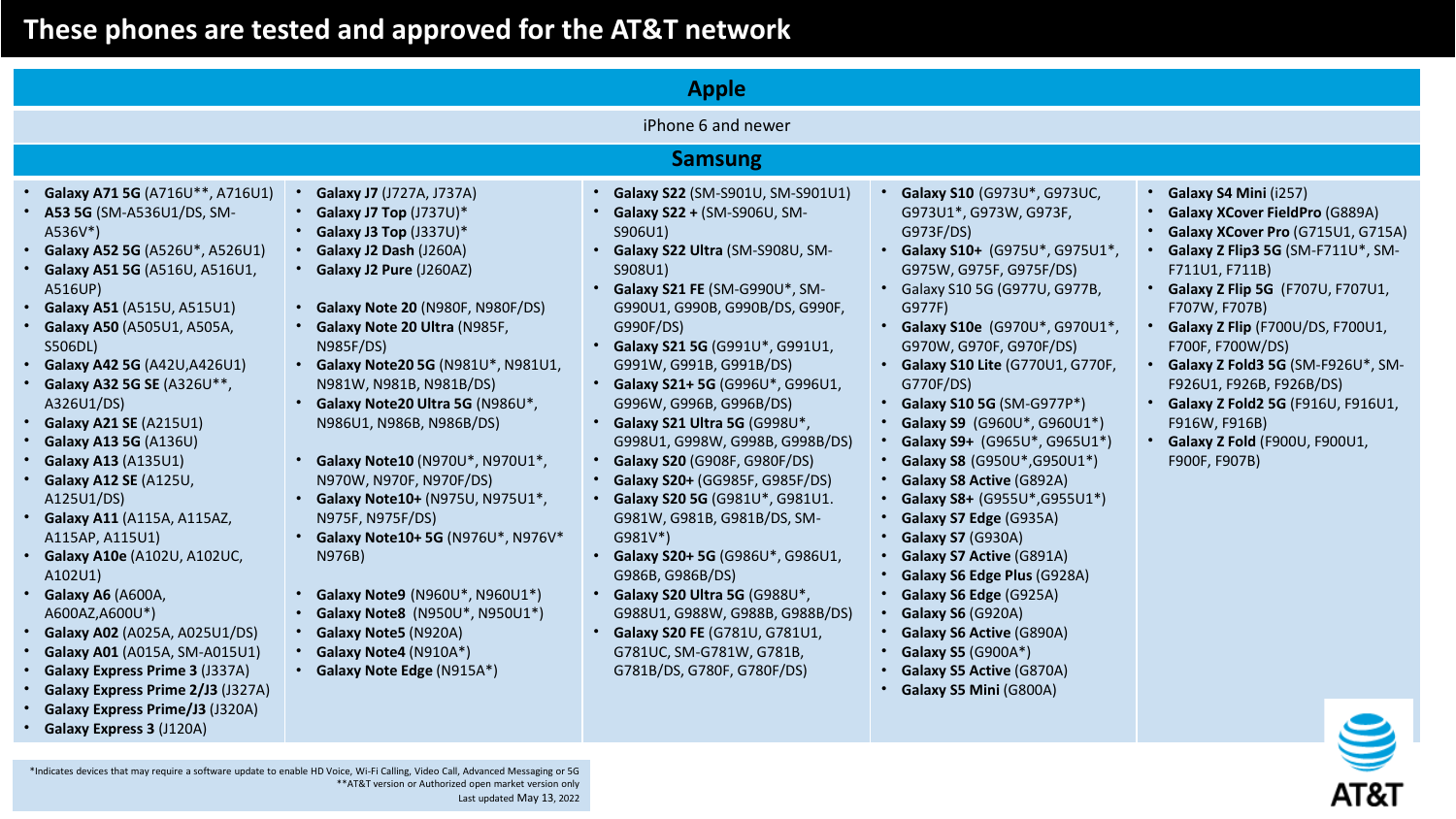|                                                                                                                                                                                                                                                                                                                                                                                                                                                                                                                                                                                                                  | <b>LG</b>                                                                                                                                                                                                                                                                                                                                                                                                                                                                                                                                                                                                                                                        |                                                                                                                                                                                                                                                                                                                                                                                                                                                                                                                                                                                                                                                                                                                                                                          | <b>Motorola</b>                                                                                                                                                                                                                                                                                                                                                                                                                                                                                                                                                                                                            |
|------------------------------------------------------------------------------------------------------------------------------------------------------------------------------------------------------------------------------------------------------------------------------------------------------------------------------------------------------------------------------------------------------------------------------------------------------------------------------------------------------------------------------------------------------------------------------------------------------------------|------------------------------------------------------------------------------------------------------------------------------------------------------------------------------------------------------------------------------------------------------------------------------------------------------------------------------------------------------------------------------------------------------------------------------------------------------------------------------------------------------------------------------------------------------------------------------------------------------------------------------------------------------------------|--------------------------------------------------------------------------------------------------------------------------------------------------------------------------------------------------------------------------------------------------------------------------------------------------------------------------------------------------------------------------------------------------------------------------------------------------------------------------------------------------------------------------------------------------------------------------------------------------------------------------------------------------------------------------------------------------------------------------------------------------------------------------|----------------------------------------------------------------------------------------------------------------------------------------------------------------------------------------------------------------------------------------------------------------------------------------------------------------------------------------------------------------------------------------------------------------------------------------------------------------------------------------------------------------------------------------------------------------------------------------------------------------------------|
| • Arena 2/Neon Plus (LM-X320APM/AM8)<br>Escape Plus (X320CM)<br>Escape2 (H443)<br>• Classic Flip (L125DL)<br>• Fortune 3 (LMK300AMC)<br>• G8X (LM-G850QM)<br>• G8X ThinQ (LM-G850UM)<br>• G8 ThinQ (LM-G820UM**, LM-G820QM*)<br>• G7 (G710ULM)<br>• G7 ThinQ (LM-G710ULM)<br>• G6 (H871S, H871)<br>• $G5(H820)$<br>• $G4(H810)$<br>• $G3* (D850)$<br>• G3 Vigor (D725)<br>• G Flex 2 (H950)<br>• G Vista 2 (H740)<br>• G Vista* (D631)<br>• Harmony 4 (LM-K400AM)<br>• Harmony 3 (X420CM)<br>• Journey (L322DL)<br>• K92 5G (LM-K920AM)<br>• K40 (LM-X420AS, LM-X420QN*)<br>• K30 (LM-X320QMG)<br>• $K20 (M255)$ | • Phoenix 4 (LM-X210APM)<br>Phoenix 3 (M150)<br>Phoenix 2 (K371)<br>Premier Pro LTE (LML414DL, LML413DL)<br>• Premier Pro Plus (L455D)<br>• Prime 2 (LM-X320AA)<br>• Q70 (LM-Q620QM)<br>• Rebel 4 (LML211BL)<br>• Reflect (L555DL)<br>Risio 4 (LM-K300CMR)<br>• Solo LTE (L423DL)<br>• Stylo 6 (LMQ730AM)<br>• Stylo 5 (LM-Q720CS, L722D, LM-Q720QM*)<br>• Stylo 5+ (LM-Q720AM)<br>• Stylo 4 (LML713DL, LM-Q710ULM*)<br>• Stylo $4+$ (LM-Q710WA)<br>• Velvet (LM-G900UM)<br>• V60 ThinQ (LM-V600AM)<br>• V40 ThinQ (LM-V405UA**)<br>• V35 (LM-V350ULM)<br>• V35 ThinQ (LM-V350AWM**)<br>• $V30(H931)$<br>$\cdot$ V20 (H910)<br>• $V10$ (H900)<br>• Wing (F100VM) | One Action (XT2013-4)<br>$\bullet$<br>One Fusion+ (XT2067-2)<br>One Hyper (XT2027-1)<br>One Zoom (XT2010-1)<br>E (XT2052-1)<br>$\bullet$<br>E6 (XT2005-5)<br>$\bullet$<br>e5 Cruise (XT1921-2)<br>E5 Play (XT1921-2A, XT1921-2)<br>e5 Supra (XT1924-6)<br>E6 (XT2005-5)<br>Edge+ 2022 (XT2201-3)<br>Edge 20 lite (XT2139-1)<br>Edge (XT2063-2)<br>Edge 5G (XT2063-2)<br>Edge 2021 (XT2141-2)<br>G 5G (XT2213-1, XT2213-2 XT2113-3,<br><b>XT2213DL)</b><br>G Play (XT2093-1, XT2093-4, XT2093-7)<br>$\bullet$<br>G Fast (XT2045-3, XT2045-3)<br>$\bullet$<br>G Power (XT2165-2, XT2041-4, XT2117-4,<br>$\bullet$<br>XT2117-1)<br>G Stylus 5G (XT2131-1, XT2131-3, XT2131-4,<br>XT2131DL)<br>G Stylus 2022 (XT2211-1, XT2211-2, XT2211DL)<br>G Stylus (XT2043-4, XT2115-1) | • G9 Play (XT2083-1)<br>• G9 Power (XT2091-4)<br>• G8 Power (XT2041-1)<br>• G8 Power Lite (XT2055-2)<br>G8 Play (XT2015-2)<br>G8 Plus (XT2019-2)<br>G7 (XT1962-1)<br>• G7 Play (XT1952-4, XT1952-5)<br>• G7 Plus (XT1965-T)<br>• G7 Power (XT1955-5)<br>G7 Supra (XT1955-5)<br>g6 Forge (XT1922)<br>g6 Play (XT1922-9)<br>• G Play 2021 (XT2093DL)<br>• G Power 2021 (XT2117-2)<br>• G Pure (XT2163-2, XT2163-4, XT2163-6, XT2163-<br>2PP, XT2163DL)<br>• One 5G Ace (XT2113-2, XT2113-5)<br>• One 5G (XT2075-2, XT2075-5)<br>Razr 5G (XT2071-3)<br>Razr (XT2071-2)<br>• $Z4$ (XT1980-3)<br>• Z2 Force Edition (XT1789-04) |
| K10 (K425)<br>K51 (LM-K500QM)                                                                                                                                                                                                                                                                                                                                                                                                                                                                                                                                                                                    | • Xpression Plus 3 (LM-K400AKR)<br>• Xpression Plus 2 (LM-X420AS8)                                                                                                                                                                                                                                                                                                                                                                                                                                                                                                                                                                                               | G Pro (XT2043-8)                                                                                                                                                                                                                                                                                                                                                                                                                                                                                                                                                                                                                                                                                                                                                         | <b>Google</b>                                                                                                                                                                                                                                                                                                                                                                                                                                                                                                                                                                                                              |
| Phoenix 5 (LM-K300AM)<br>• Phoenix Plus (LM-X410AS)                                                                                                                                                                                                                                                                                                                                                                                                                                                                                                                                                              | • X Venture (H700)                                                                                                                                                                                                                                                                                                                                                                                                                                                                                                                                                                                                                                               | Pixel 6 Pro (G8VOU)                                                                                                                                                                                                                                                                                                                                                                                                                                                                                                                                                                                                                                                                                                                                                      | • Pixel 3a (G020E, G020F, G020G)                                                                                                                                                                                                                                                                                                                                                                                                                                                                                                                                                                                           |
|                                                                                                                                                                                                                                                                                                                                                                                                                                                                                                                                                                                                                  |                                                                                                                                                                                                                                                                                                                                                                                                                                                                                                                                                                                                                                                                  | Pixel 6 (GB7N6, G9S9B)<br>Pixel 5a (G1F8F)<br>$\bullet$<br>Pixel 5 (GD1YQ)<br>$\bullet$<br>Pixel 4a 5G (G025E)<br>Pixel 4a (G025J)<br>$\bullet$                                                                                                                                                                                                                                                                                                                                                                                                                                                                                                                                                                                                                          | • Pixel 3a XL (G020A, G020B, G020C)<br>• Pixel 3 XL (G013C, G013D)<br>• Pixel 3 (G013A)<br>• Pixel 2XL<br>• Pixel 2 (G011A, G011C)                                                                                                                                                                                                                                                                                                                                                                                                                                                                                         |

• Pixel 4XL\* (G020J, G020P, G020Q) • Pixel 4\* (G020I, G020M, G020N)

\*Indicates devices that may require a software update to enable HD Voice, Wi-Fi Calling, Video Call, Advanced Messaging or 5G \*\*AT&T version or Authorized open market version only Last updated: May 13, 2022

S AT&T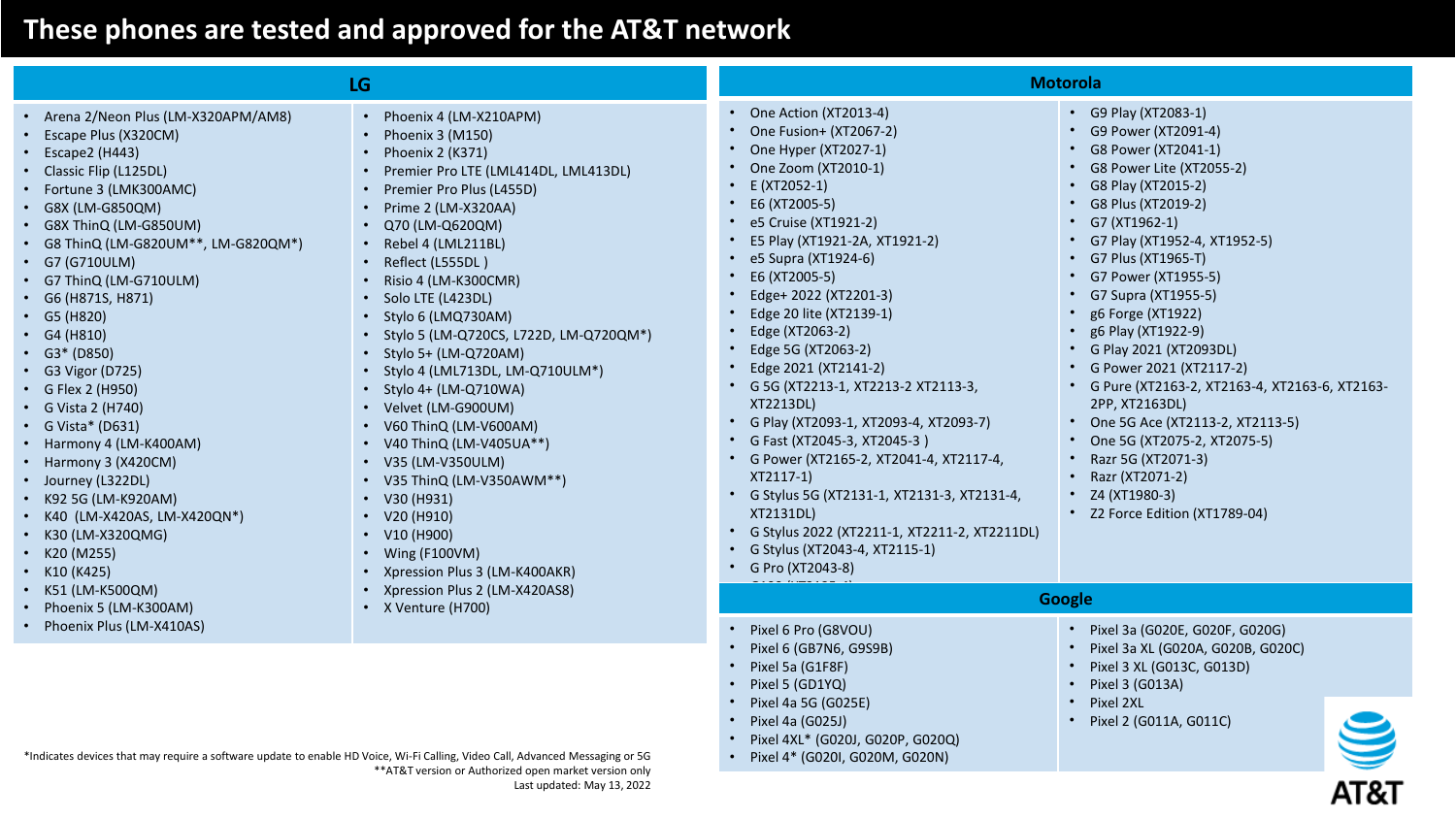| <b>Alcatel</b>                                                                                                                                            |                                                                          | <b>CAT</b>                                                                                                                                                                                                                    |                                                                      |  |
|-----------------------------------------------------------------------------------------------------------------------------------------------------------|--------------------------------------------------------------------------|-------------------------------------------------------------------------------------------------------------------------------------------------------------------------------------------------------------------------------|----------------------------------------------------------------------|--|
| • A3X (A600DL)<br>• OneTouch Allura* (50560)                                                                                                              |                                                                          | • S62 Pro                                                                                                                                                                                                                     | • S42G/S42H+                                                         |  |
| A3 (A509DL)<br>• A1X (A508DL)                                                                                                                             | • ONYX (5008R)<br>• QUICKFLIP <sup>™</sup> (4044C)                       | <b>Cricket</b>                                                                                                                                                                                                                |                                                                      |  |
| • A1 (A507DL)<br>• AXEL (5004R)<br>• My FLIP2 (A406DL)<br>idealXTRA (5059R)<br>idealXCITE/ CameoX (5044R)<br>IDEAL* (4060A)                               | • SMARTFLIP (4052R, 4052C)<br>• TETRA (5041C, 5041CC)<br>• VOLTA (5002R) | • Icon (U304AAC)<br>• Icon 3 (EC211002)<br>• Influence (V350C)<br>• Ovation 2 (EC1002)                                                                                                                                        | • Vision (QS5509AC)<br>• Vision 3 (U318AA)<br>• Wave (FTU18A00QW)    |  |
| INSIGHT (5005RC)                                                                                                                                          |                                                                          |                                                                                                                                                                                                                               | <b>Essential</b>                                                     |  |
|                                                                                                                                                           | <b>AsusTek</b>                                                           |                                                                                                                                                                                                                               | $\cdot$ PH $1^*$                                                     |  |
|                                                                                                                                                           |                                                                          |                                                                                                                                                                                                                               | <b>HTC</b>                                                           |  |
| ROG 3 (ASUS_1003D)<br>• Zenfone 8 (ASUS_I006D)                                                                                                            | • ROG 5 (ASUS_1005D, ASUS_1005DA,<br>ASUS_1005DC)                        | Desire 626 (0PM9120)                                                                                                                                                                                                          | • One A9 (2PQ9120)                                                   |  |
| AT&T                                                                                                                                                      |                                                                          | • Desire EYE (OPFH100)                                                                                                                                                                                                        | • One M8* (0P6B120)<br>• One M9 (0PJA110)                            |  |
| <b>AXIA (QS5509A)</b><br>• Maestro Plus (V350U)<br>• Maestro (U202AA, V340U, EA1002)<br>Calypso (318AA)<br>Cingular Flex (EA211101)<br>• Motivate (V341U) |                                                                          | <b>Huawei</b>                                                                                                                                                                                                                 |                                                                      |  |
| Cingular Flip IV<br>Cingular Flip 2 (4044O)                                                                                                               | • Radiant Core (U304AA)<br>• Radiant Max (U705AA)                        | • Ascend XT2 (H1711)                                                                                                                                                                                                          | • Ascend XT (H1711)                                                  |  |
| Cingular Flip (Q28A)<br>Fusion 5G (EA211005)                                                                                                              | • Radiant Max 5G (EC211001)                                              | <b>Kyocera</b>                                                                                                                                                                                                                |                                                                      |  |
| Fusion Z (V340U)                                                                                                                                          | <b>BlackBerry</b>                                                        | DuraForce Pro 2 (E6920)<br>DuraForce Pro (E6820)<br>$\bullet$<br>• DuraForce* (E6560)                                                                                                                                         | • DuraForce XD (E6790)<br>• Dura XE* (E4710)<br>Dura XE Epic (E4830) |  |
| KEYone (BBB100-1)                                                                                                                                         | • Priv (STV100-1)                                                        |                                                                                                                                                                                                                               | • DuraXA Equip (E4831)                                               |  |
|                                                                                                                                                           |                                                                          |                                                                                                                                                                                                                               | <b>Microsoft</b>                                                     |  |
| <b>BLU</b><br>$\cdot$ G91/V91<br>$\cdot$ G91s                                                                                                             |                                                                          | • Lumia 950<br>• Lumia 640 XL                                                                                                                                                                                                 | S<br>• Surface Duo 2 (1995)<br>• Surface Duo (1930)                  |  |
|                                                                                                                                                           |                                                                          | *Indicates devices that may require a software update to enable HD Voice, Wi-Fi Calling, Video Call, Advanced Messaging or 5G<br>AT&T<br>** AT&T version or Authorized open market version only<br>Last updated: May 13, 2022 |                                                                      |  |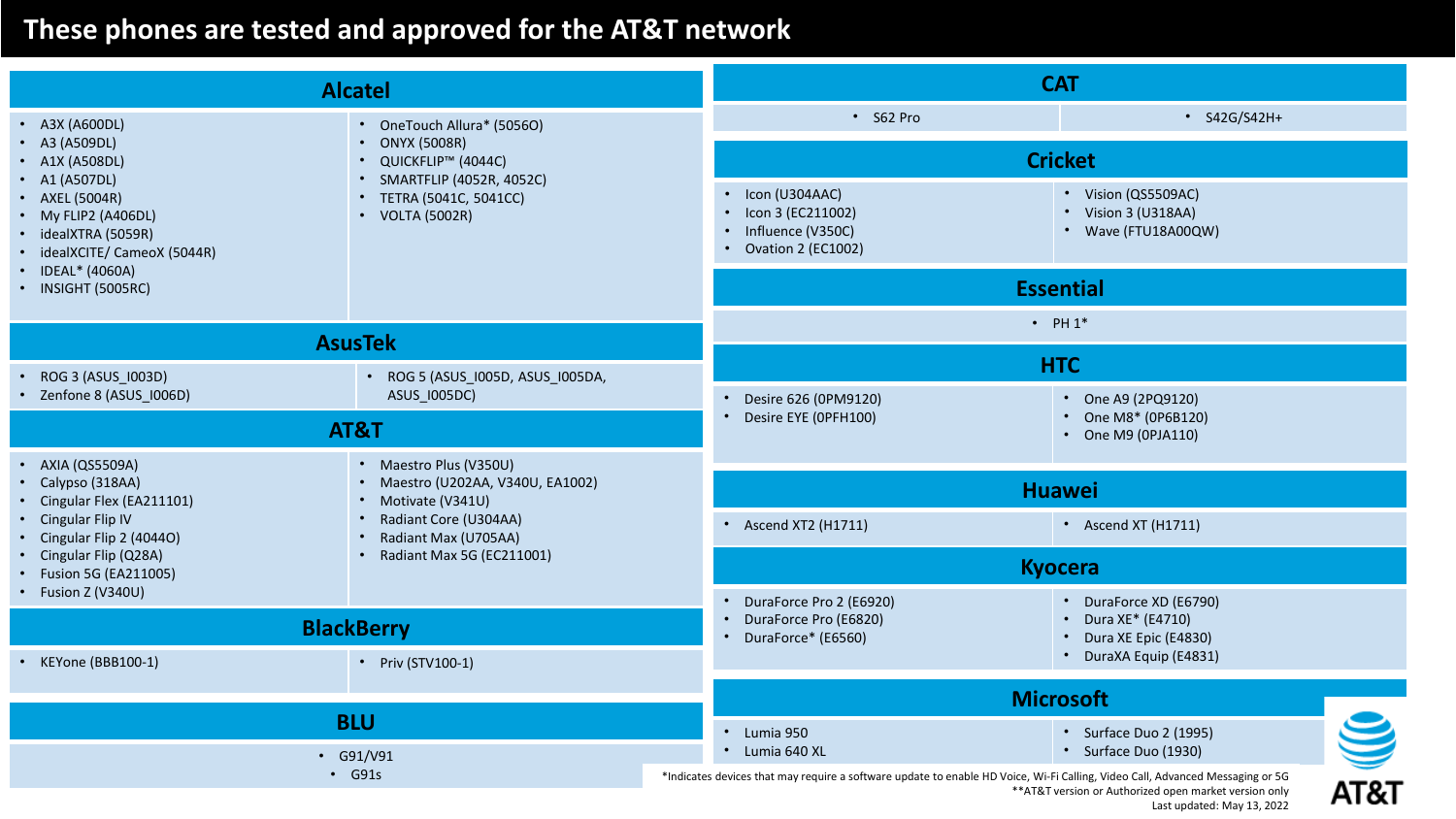|                                                                                                                                                                                     | <b>Nokia</b>                                                                                                                                                                                                              | Sonim                                                                                                                             |                                                                                                                                                           |  |  |
|-------------------------------------------------------------------------------------------------------------------------------------------------------------------------------------|---------------------------------------------------------------------------------------------------------------------------------------------------------------------------------------------------------------------------|-----------------------------------------------------------------------------------------------------------------------------------|-----------------------------------------------------------------------------------------------------------------------------------------------------------|--|--|
| $\cdot$ 1.4 (TA1323)*<br>• C2 Tennen (TA1226)<br>$\cdot$ 3.1.A (TA1140)<br>• C2 Tava (TA1218)<br>• C5 Endi (TA1222)<br>$\cdot$ 3.1.C (TA1141)                                       |                                                                                                                                                                                                                           | RS60 (S6001)<br>$\bullet$<br>• XP5s (XP5800)<br>• XP8 (XP8800)<br>• XP3 (XP3800)<br>• XP7 (XP7700)                                | • XP3Plus (XP3900)                                                                                                                                        |  |  |
| • $3.4$ (TA1285)*                                                                                                                                                                   | • 3.1 Plus (TA1124)<br>• $G10 (TA1338)*$<br>$\cdot$ G20 (TA1343)<br>• $5.4(TA1333)*$<br>$\cdot$ 8.3 (TA1243)*<br>$\cdot$ G50 (TA1390)<br>$\cdot$ 6300 4G (TA-1324)<br>• G300 (N1374DL)<br>• XR20 (TA-1371)<br>• Lumia 830 | <b>Sony</b>                                                                                                                       |                                                                                                                                                           |  |  |
|                                                                                                                                                                                     |                                                                                                                                                                                                                           | • Xperia 1* (J8170)<br>• Xperia1 II (XQ-AT51)<br>• Xperia 1 III (XQ-BC62)<br>• Xperia 5* (J8270)<br>• Xperia 5 II (XQ-AS62)       | • Xperia 10* (13123)<br>• Xperia 10 Plus* (13223)<br>• Xperia PRO (XQ-AQ62)<br>• Xperia PRO-I (XQ-BE62)                                                   |  |  |
| <b>OnePlus</b>                                                                                                                                                                      |                                                                                                                                                                                                                           | • Xperia 5 III (XQ-BQ62)                                                                                                          |                                                                                                                                                           |  |  |
| Nord N200 (DE2117)<br>$\bullet$                                                                                                                                                     | 8 5G (IN2010, IN2015)                                                                                                                                                                                                     | <b>TCL</b>                                                                                                                        |                                                                                                                                                           |  |  |
| Nord N10 (BE2026)<br>$\bullet$<br>Nord N100 (BE2011, BE2013, BE2029)<br>$\bullet$<br>10Pro 5G (NE2215)<br>$\bullet$<br>9 5G (LE2115)<br>$\bullet$<br>9 Pro 5G (LE2125)<br>$\bullet$ | 8 5G UW (IN2019)<br>8 (IN2011, IN2013, IN 2017)<br>8T (KB2000, KB2001, KB2005)<br>8 Pro (IN2021, IN2023, IN2025)<br>7T (HD1905)<br>7 Pro (GM1917)<br>6T (A6013)                                                           | • T1 Lite (T770B)<br>• T1 Pro (T799B)<br>• TCL 4X 5G (T601DL)<br>• TCL 10 SE (T766S)<br>• TCL 10 Pro (T799B)<br>• TCL 10L (T770B) | • TCL 20S (T7730)<br>• TCL 20SE (T6710)<br>• TCL 20 Pro 5G (T810S)<br>• TCL 20 XE (5087z)<br>• TCL 30T (603DL)<br>• TCL 30Z (T602DL)<br>• TCL A30 (51020) |  |  |
|                                                                                                                                                                                     | <b>Pepperl+Fuchs</b>                                                                                                                                                                                                      | <b>Teracube</b>                                                                                                                   |                                                                                                                                                           |  |  |
|                                                                                                                                                                                     | • Smart Ex-02 ROW                                                                                                                                                                                                         | • 2E (TR20072EQ)<br>• Teracube One (TR1907Q)                                                                                      |                                                                                                                                                           |  |  |
|                                                                                                                                                                                     | <b>Punkt</b>                                                                                                                                                                                                              |                                                                                                                                   |                                                                                                                                                           |  |  |
|                                                                                                                                                                                     | $\cdot$ MP 02                                                                                                                                                                                                             | ZTE                                                                                                                               |                                                                                                                                                           |  |  |
| <b>RED</b>                                                                                                                                                                          |                                                                                                                                                                                                                           | • Avid 579 (Z5156CC)<br>• Maven 2 (Z831)<br>• Avid 589 (Z5158)                                                                    |                                                                                                                                                           |  |  |
| • Hydrogen One - (H1A1000/H1T1000)                                                                                                                                                  |                                                                                                                                                                                                                           | • Maven 3 (Z835)<br>• Axon Ultra 30 5G (A2022PG)<br>• Zmax 10 (Z6250CC)<br>• Zmax 11 (Z6251)                                      |                                                                                                                                                           |  |  |
| <b>Schok</b>                                                                                                                                                                        |                                                                                                                                                                                                                           | • Axon 30 5G (A2322G)<br>• Blade Spark (Z971)                                                                                     |                                                                                                                                                           |  |  |
| • Freedom Turbo XL (SFT656128)<br>• Schok Classic (SC3218)                                                                                                                          |                                                                                                                                                                                                                           | *Indicates devices that may require a software update to enable HD Voice, Wi-Fi Calling, Video Call, Advanced Messaging or 5G     | ** AT&T version or Authorized open market version only<br>AT&T<br>Last updated: May 13, 2022                                                              |  |  |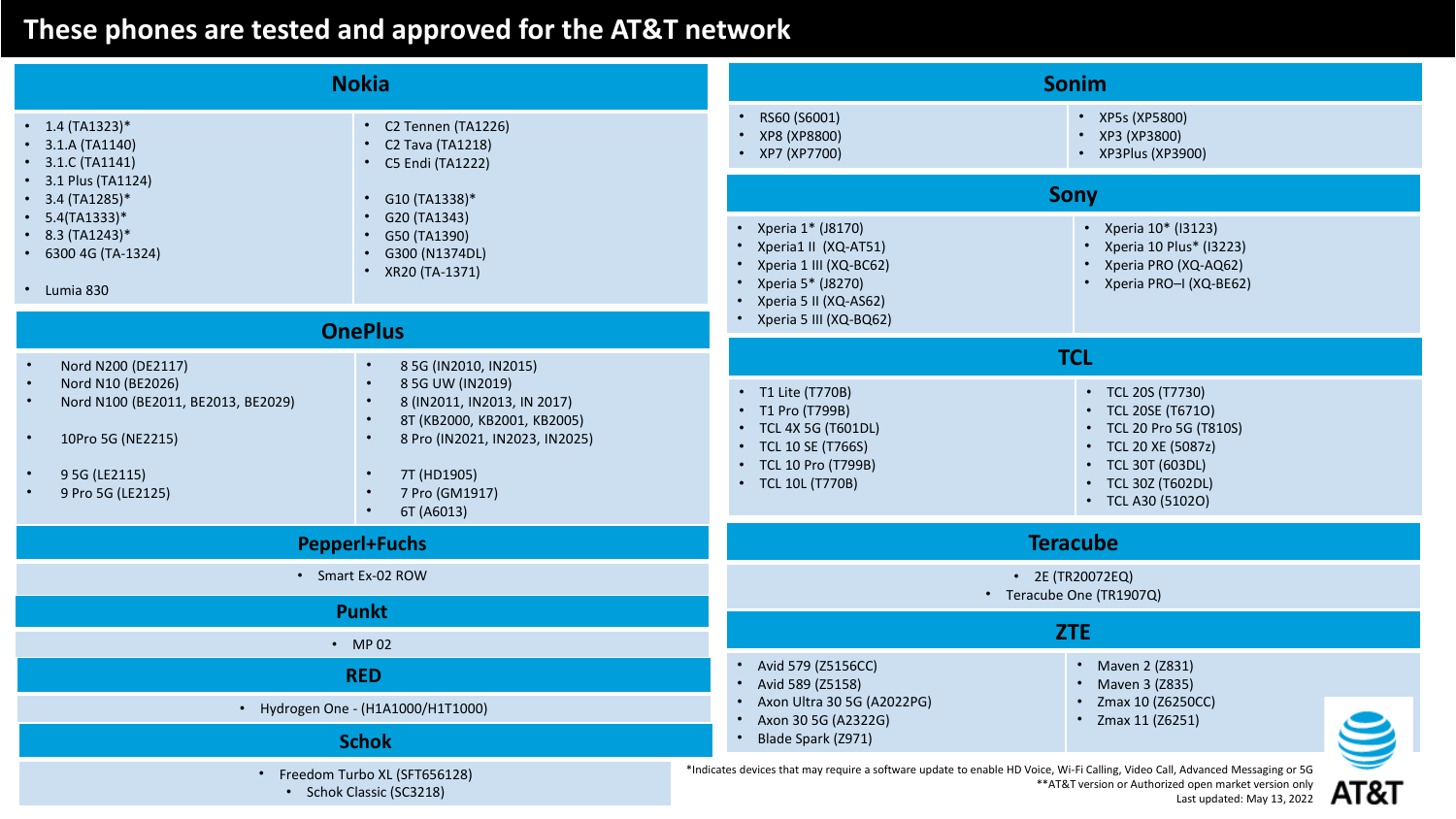**Microsoft**

| <b>Apple</b>                                                                                                                                                            | <b>Samsung</b>                                                                                                                                                                                                                                                                                                                                                                                          |
|-------------------------------------------------------------------------------------------------------------------------------------------------------------------------|---------------------------------------------------------------------------------------------------------------------------------------------------------------------------------------------------------------------------------------------------------------------------------------------------------------------------------------------------------------------------------------------------------|
| iPad 3 and newer<br>$\bullet$<br>• iPad Mini 1 <sup>st</sup> edition and newer<br><b>Alcatel</b><br>• AT&T Trek HD (9020A)<br><b>ASUS</b><br>• Memo Pad 7 LTE (ME375CL) | Galaxy Tab 3 7.0 (SM-T217A)<br>Galaxy Tab S 8.4 (SM-T707A)<br>Galaxy Tab S2 (SM-T817A)<br>$\bullet$<br>Galaxy View (SM-T677A)<br>Galaxy Tab E (SM-T377A)<br>Galaxy Tab S2_R (SM-T818A)<br>• Tab S4 (SM-T837A)<br>Galaxy Book2 (SM-W737A)<br>• Tab A (SM-T387AA)<br>• View2 (SM-T927A)<br>Tab S5e (SM-T727A)<br>$\bullet$<br>• Tab A 8.4 (SM-T307U)<br>Tab S7 5G (SM-T878U)<br>• Tab S7 5G FE (SM-T737U) |
| <b>Lenovo</b>                                                                                                                                                           |                                                                                                                                                                                                                                                                                                                                                                                                         |
| • Moto Tab (TB-X704A)                                                                                                                                                   |                                                                                                                                                                                                                                                                                                                                                                                                         |
| <b>LG</b>                                                                                                                                                               | <b>ZTE</b>                                                                                                                                                                                                                                                                                                                                                                                              |
| G Pad F 8.0 (V495)<br>$\bullet$<br>G Pad X 10.1 (V930)<br>$\bullet$<br>• G Pad X 8.0 (V520)                                                                             | AT&T TREK 2 HD (K88)<br>$\bullet$<br>• AT&T Primetime (K92)                                                                                                                                                                                                                                                                                                                                             |

• Surface 3 (1657)

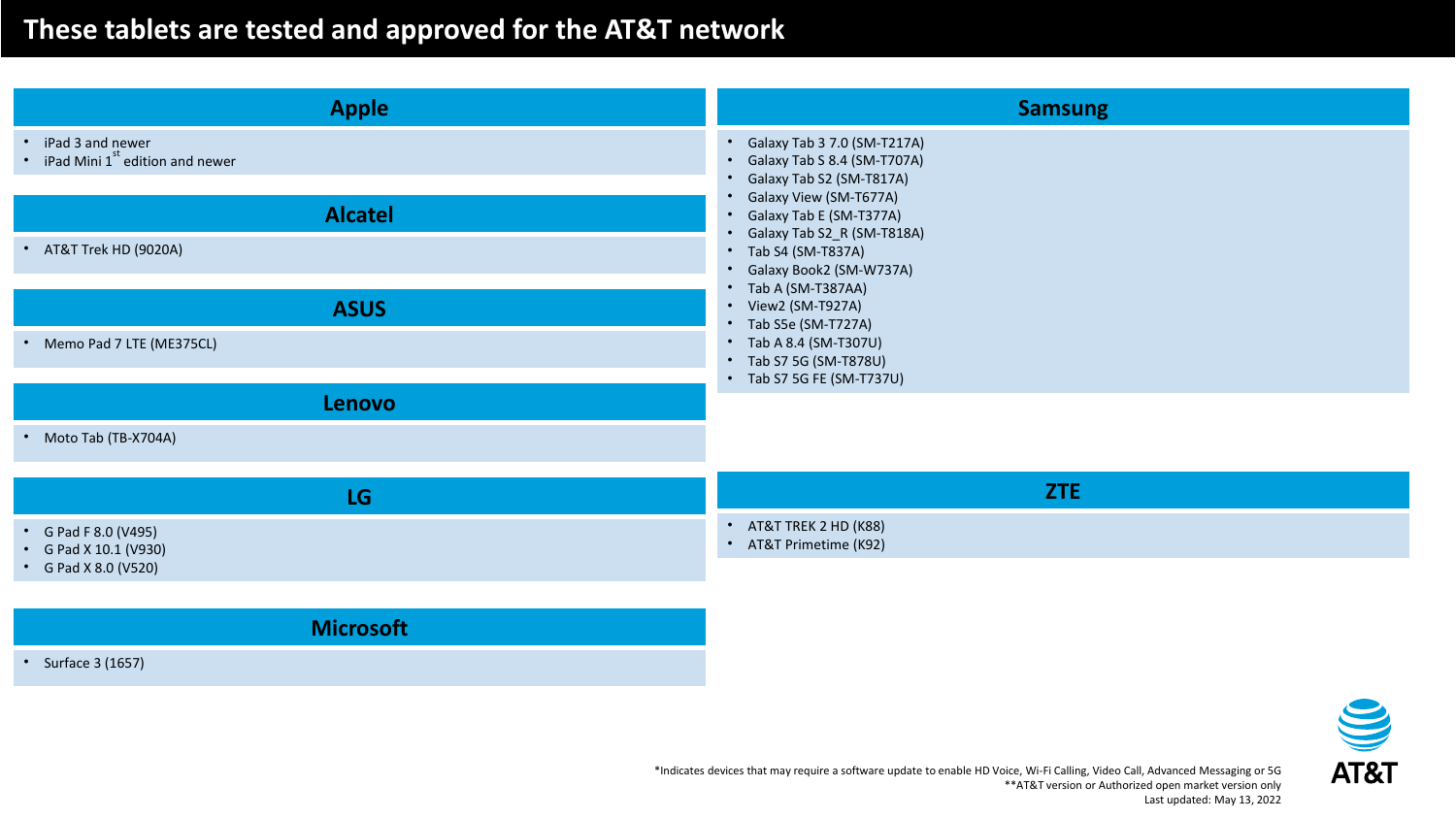## **These smartwatches are tested and approved for the AT&T network**

| <b>Apple</b>           |                                                                                            |  |  |
|------------------------|--------------------------------------------------------------------------------------------|--|--|
| $\bullet$              | Apple Watch Series 3 and newer                                                             |  |  |
|                        |                                                                                            |  |  |
|                        | <b>Samsung</b>                                                                             |  |  |
| $\bullet$<br>$\bullet$ | Galaxy Watch Active 2 (SM-R825U*, SM-R835U*)<br>Galaxy Watch Active 4 (SM-R865U, SM-R875U) |  |  |
| $\bullet$              | Gear S4 (SM-R805U*, SM-R815U*)                                                             |  |  |
| $\bullet$<br>$\bullet$ | Galaxy Watch 3 (SM-R845U, SM-R855U)<br>Galaxy Watch 4 (SM-R885U, SM-R895U)                 |  |  |

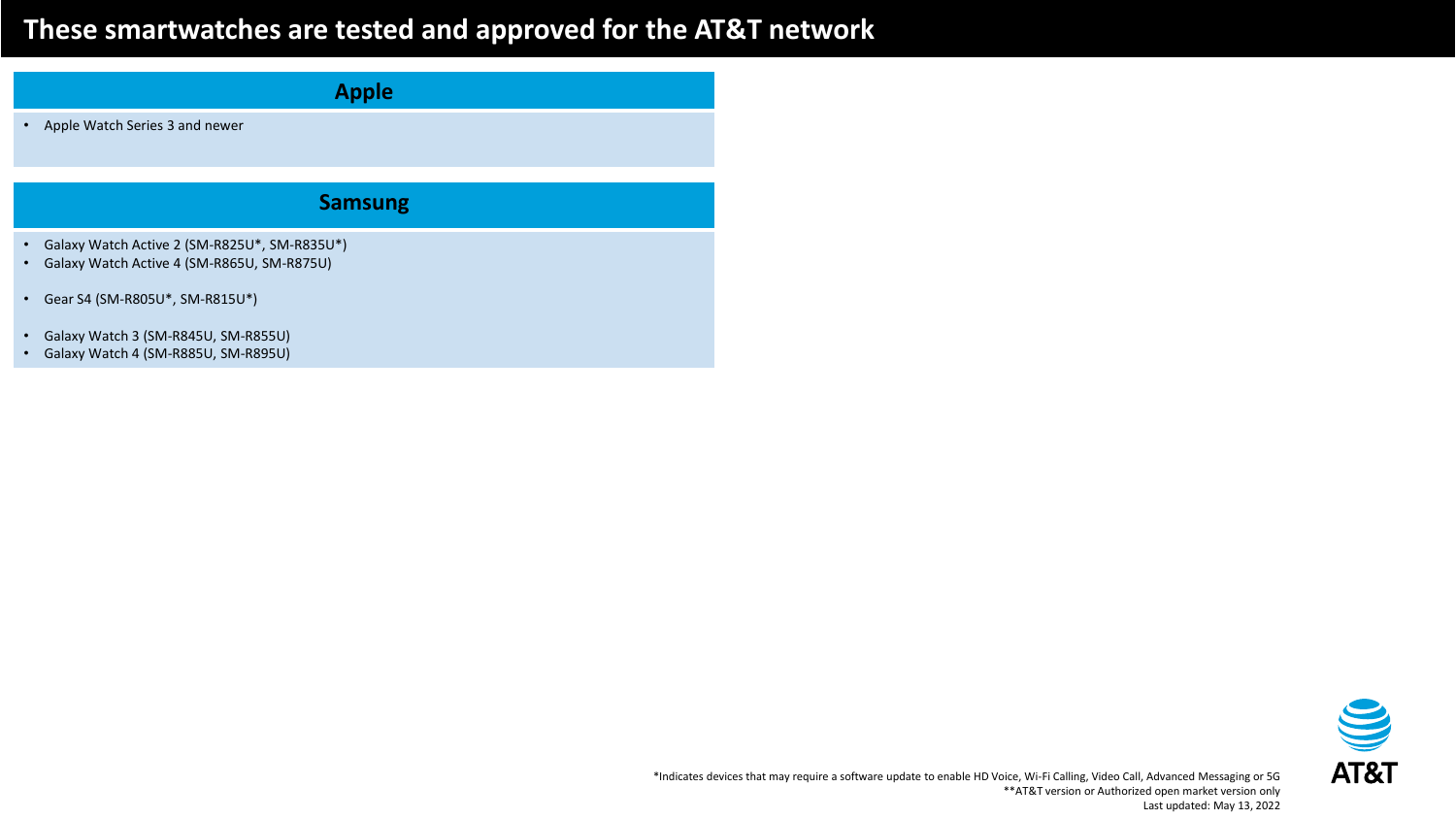#### **These Wireless Home Phone (WHP) and AT&T Wireless Internet (AWI) devices are tested and approved for the AT&T network**

#### **Wireless Home Phones**

- AT&T Wireless Internet (IFWA-40)
- AT&T Home Base (Z700A)
- ZTE Wireless Home Phone Base (WF723CC)
- AT&T Wireless Internet (MF279)

#### **Fixed Wireless Internet Outdoor Antennas**

• Outdoor Wireless Antenna (OWAR0-35, OWAR1-35)

#### **Wireless Internet Devices Alcatel KonnectOne** • Modio LTE (Y860OA) • Moxee (K779HSDL) **Emblem Novatel** • Turbo Hotspot 2 (CT2MHS01) • Liberate (MiFi 5792) **Inseego Sierra Wireless** • MiFi 8000 (MIFI8000) • Elevate 4G (AC754S) **Netgear ZTE** • Nighthawk 5G Pro (MR5100) • Spro2 (MF97B) • Nighthawk (MR5000) • Velocity 2 (MF985) • Nighthawk LTE (MR1100/MR1100-100) • Velocity (MF923) • Unite (AC770S) • Unite Explore (AC815S) • Unite Express (AC779S) S • Unite Express 2 (AC797S) • Unite Pro (AC781S)

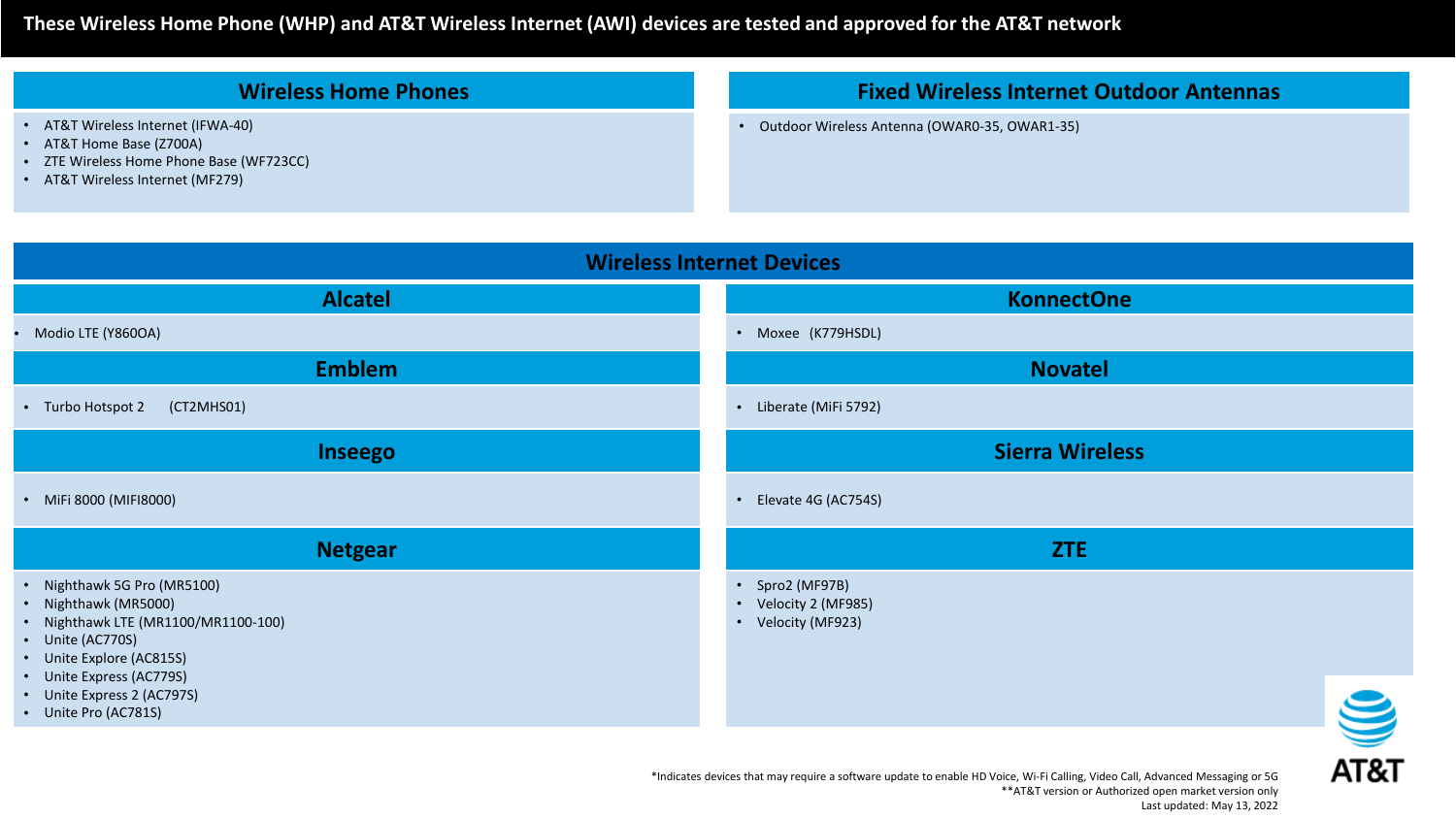| <b>Samsung</b>                            | <b>BYOD Version Only*</b> | <b>Samsung</b>                     | <b>BYOD Version Only*</b> |
|-------------------------------------------|---------------------------|------------------------------------|---------------------------|
| Galaxy A53 5G (SM-A536V)                  | X                         | Galaxy S10 (SM-G973U, (SM-G973U1)  | $\boldsymbol{\mathsf{X}}$ |
| Galaxy A52 5G (SM-A526U)                  | X                         | Galaxy S10 5G (SM-G977P)           | X                         |
| Galaxy A42 5G (SM-A42U)                   |                           | Galaxy S10+ (SM-G975U)             | x                         |
| Galaxy A6 (A600U)                         | X                         | Galaxy S10+ (SM-G975U1)            | X                         |
| Galaxy Z Flip3 5G (SM-F711U)              | Χ                         | Galaxy S10e (SM-G970U1)            | X                         |
| Galaxy Z Fold3 5G (SM-F926U)              | X                         | Galaxy S10e (SM-G970U)             | X                         |
| Galaxy S21 Ultra 5G (SM-G998U)            | X.                        | Galaxy Note 9 (SM-N960U1)          | X                         |
| Galaxy S21+ 5G (SM-G996U)                 | X                         | Galaxy Note9 (SM-N960U)            | X                         |
| Galaxy S21 5G (SM-G991U)                  | X                         | Galaxy S9 (SM-G960U)               | X                         |
| Galaxy S21 FE (SM-G990U)                  | Χ                         | Galaxy S9 (SM-G960U1)              | X                         |
| Galaxy S20 Ultra 5G (SM-G988U)            | X                         | Galaxy S9+ (SM-G965U)              | X                         |
| Galaxy S20+ 5G (SM-G986U)                 | Χ                         | Galaxy S9+ (SM-G965U1)             | $\mathsf{X}$              |
| Galaxy S20 5G (SM-G981U, SM-G981V)        | X                         | Galaxy S8 (SM-G950U)               | X                         |
| Galaxy Watch Active 2 (SM-R825U)          |                           | Galaxy S8 (SM-G950U1)              | X                         |
| Galaxy Watch Active 2 (SM-R835U)          |                           | Galaxy S8+ (SM-G955U1)             | X                         |
| Gear S4 (SM-R805U)                        |                           | Galaxy S8+ (SM-G955U)              | Χ                         |
| Gear S4 (SM-R815U)                        |                           | Galaxy Note8 (SM-N950U, SM-N950U1) | $\boldsymbol{\mathsf{X}}$ |
| Galaxy Note20 Ultra 5G (SM-N986U)         | X                         | Galaxy S7 (SM-G930U)               | $\boldsymbol{\mathsf{X}}$ |
| Galaxy Note20 5G (SM-N981U)               | X                         | Galaxy S7+ (SM-G935U)              | $\pmb{\mathsf{X}}$        |
| Galaxy Note 10 (SM-N970U1)                | Χ                         | Galaxy Note Edge (SM-N915A)        |                           |
| Galaxy Note 10+ (SM-N975U1)               | Χ                         | Galaxy S 5 (SM-G900A)              |                           |
| Galaxy Note 10+5G (SM-SM-N976U, SM-N976V) | X                         | Galaxy Note 4 (SM-N910A)           |                           |
|                                           |                           | Galaxy J7 Top (SM-J737U)           | $\pmb{\mathsf{X}}$        |
|                                           |                           | Galaxy J3 Top (SM-J337U)           | X                         |



\*If device was purchased directly from AT&T, software update not required \*Indicates devices that may require a software update to enable HD Voice, Wi-Fi Calling, Video Call, Advanced Messaging or 5G \*\*AT&T version or Authorized open market version only Last updated: May 13, 2022